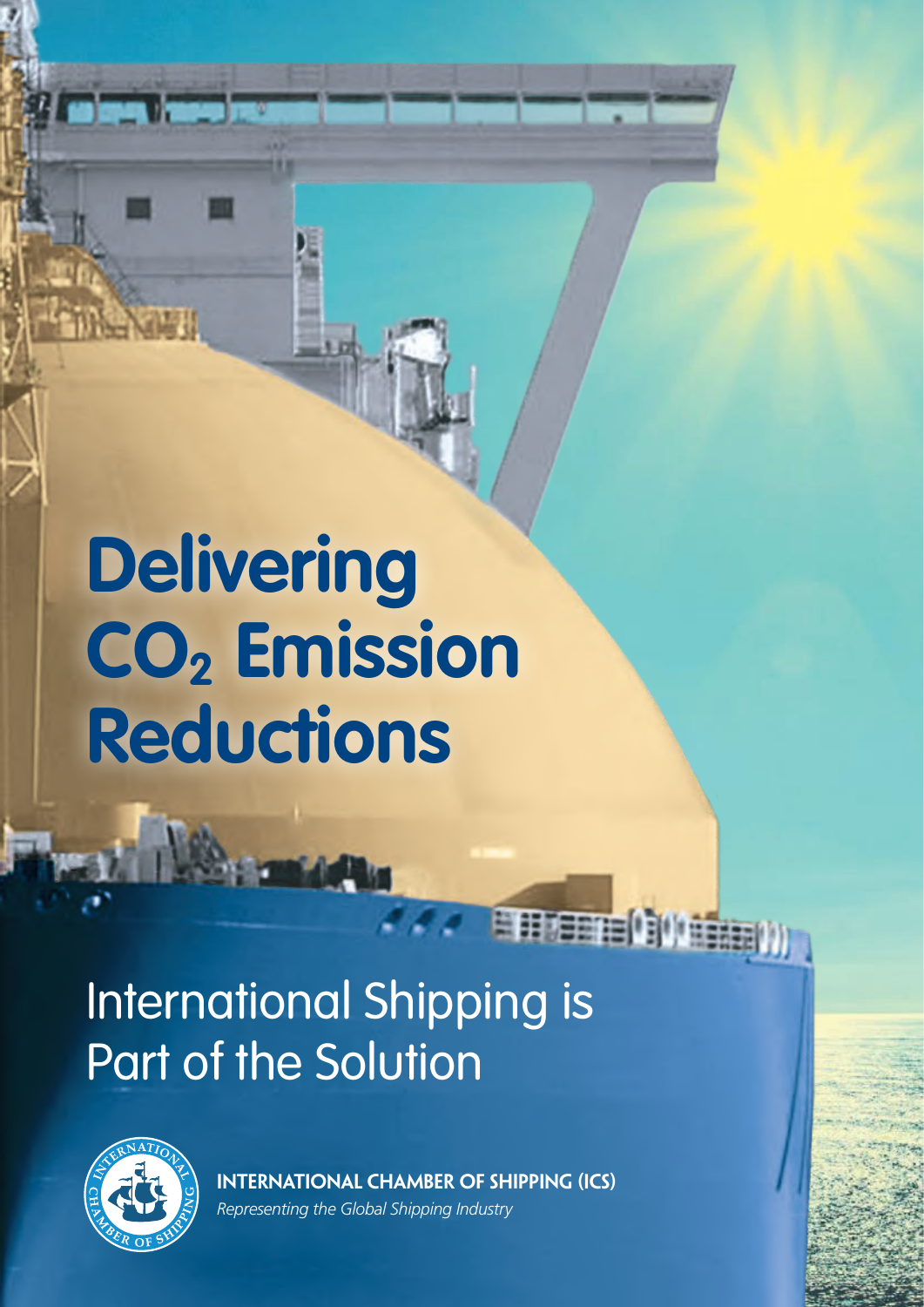Maritime trade is a driver for green growth and is already by far the most carbon efficient mode of commercial transport. But the shipping industry is committed to delivering further dramatic  $CO<sub>2</sub>$  reductions.

Improving fuel efficiency is the industry's greatest economic priority being a ship operator's largest cost (even more than building a vessel).

#### **Delivering CO<sub>2</sub> reductions today**

International shipping reduced its total  $CO<sub>2</sub>$  emissions by over 10% between 2007 and 2012, despite increased demand for maritime transport.

The shipping industry is delivering carbon neutral growth through genuine improvements in fuel efficiency, without the need for complex virtual measures such as carbon offsets.

Ships transport about 90% of world trade, but now only account for 2.2% of the world's total  $CO<sub>2</sub>$  emissions (compared to 2.8% in 2007).

The industry has a long-established goal to reduce ships'  $CO<sub>2</sub>$  by 20% by 2020. In 2015 this will be achieved ahead of schedule.

With new engine and hull designs, modern ships are bigger than ever, delivering truly dramatic fuel efficiencies. The largest mega dry bulk ships transport 400,000 tonnes of iron ore. The latest generation of containerships carry the same amount of goods and products as 10,000 heavy trucks, but only 1 gram of fuel is used to move a tonne of cargo one kilometre.



**INTERNATIONAL CHAMBER OF SHIPPING (ICS)**

*Representing the Global Shipping Industry*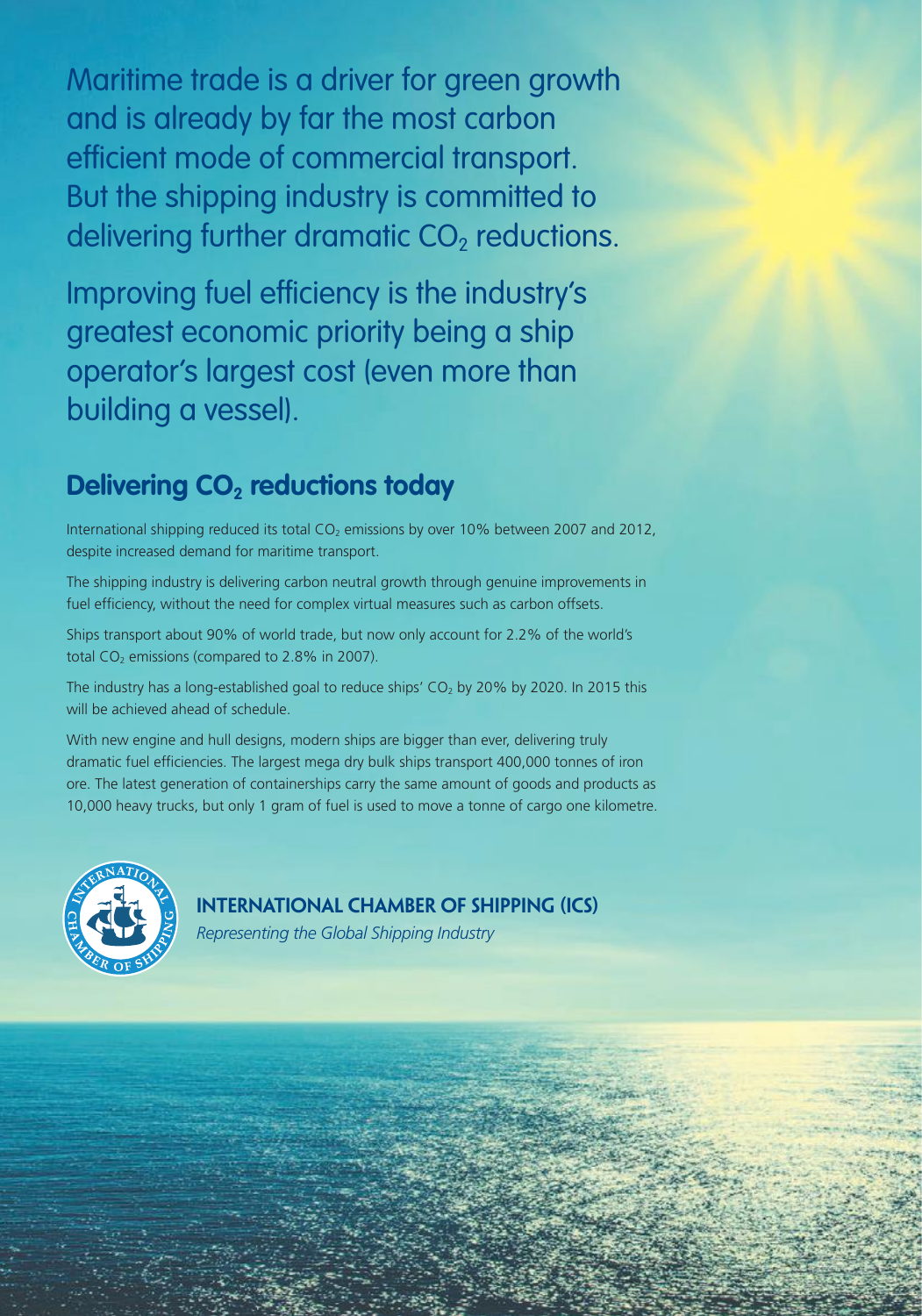# **Achievements**  TODAY

10% reduction in total  $CO<sub>2</sub>$  $(2007 - 2012)$ 

Carbon neutral growth

Mandatory  $CO<sub>2</sub>$  rules already in force globally

20% less  $CO<sub>2</sub>$  per tonne/km than 2005

**Of Demetric** 

WF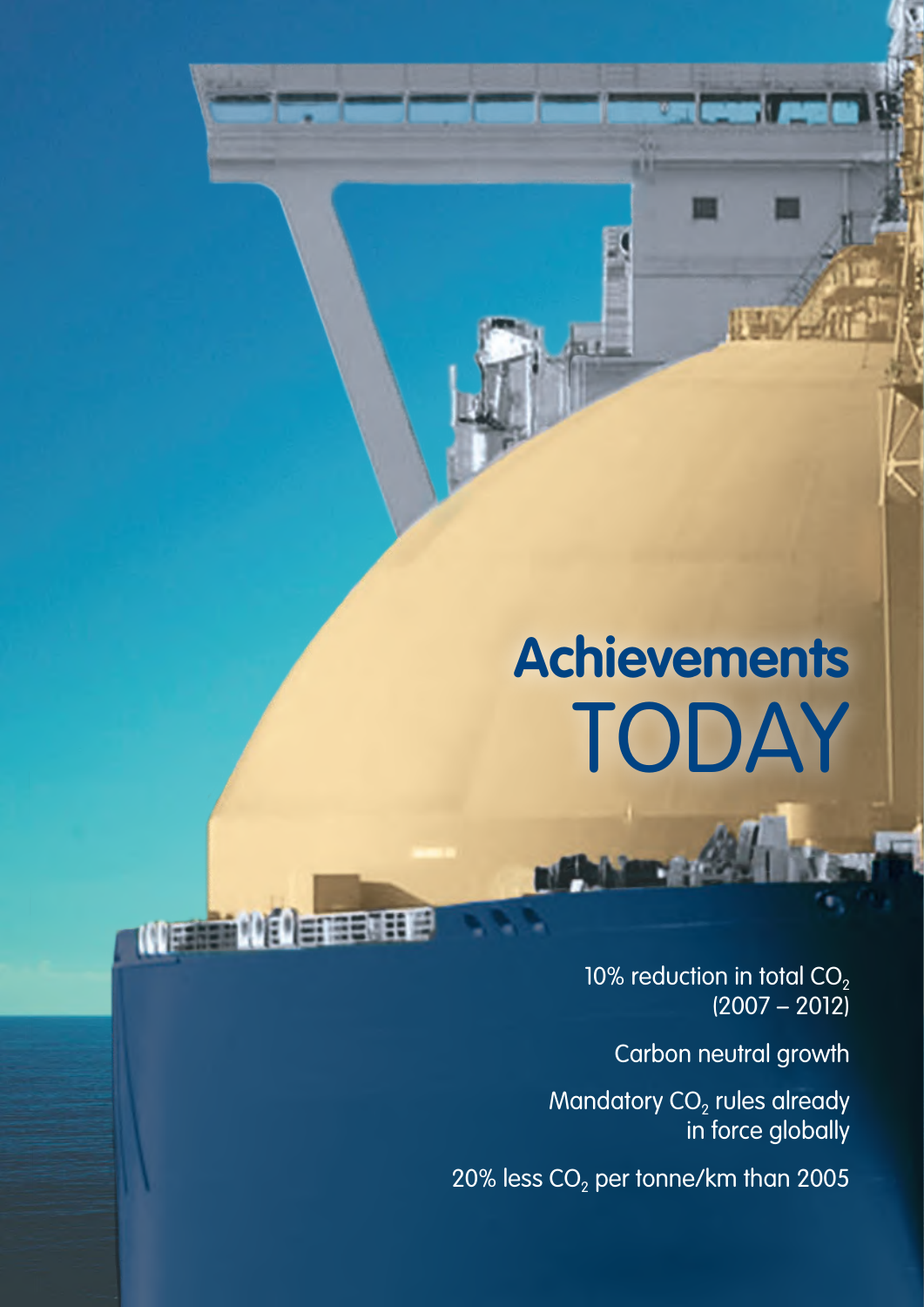# **Achievements**  TOMORROW

Ships built after 2025 will be 30% more efficient (mandatory IMO requirement)

Bigger ships, better engines, cleaner fuels and smarter speed management

**ENERGE OR** 

More fuel efficient movement through water (e.g. new hull and propeller designs, satellite assisted trim optimisation, renewable ancillary power)

50% CO<sub>2</sub> reduction by 2050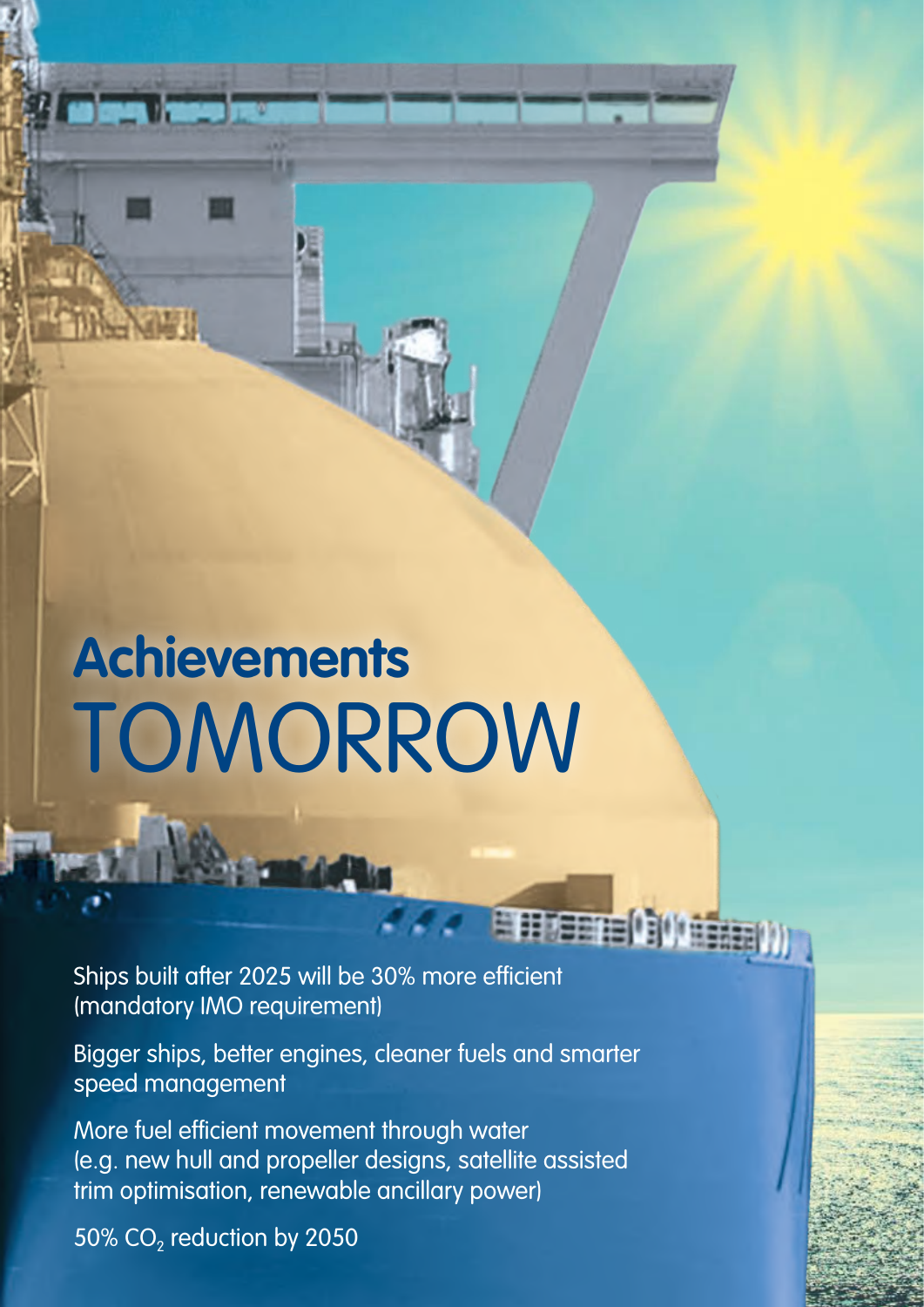### **Delivering further**  CO<sub>2</sub> reductions

UN International Maritime Organization (IMO) rules already require that all ships constructed from 2025 must be 30% more efficient compared to the 2000s, with further improvements going forward.

The entire world fleet will comprise super fuel-efficient ships by 2050, many using clean fuels such as LNG.

Combined with operational measures, such as speed management, and the application of exciting new technologies, the industry (as represented by ICS) is committed to a 50% reduction in  $CO<sub>2</sub>$  by 2050.

While fuel efficiency will increase, supply chains are expected to shorten, as emerging economies develop and a far greater proportion of future global GDP growth will be due to service industries. Tonne/km demand for maritime transport is not anticipated to increase at the same rate as occurred prior to 2007.

### **Further global measures**

Shipping is the only international industry which already has mandatory global rules in place to reduce emissions through technical and operational measures, applicable to over 95% of the global fleet.

But with full industry support, IMO is now developing additional measures. The first step will be the collection of  $CO<sub>2</sub>$  emissions data from all individual ships, which the industry would like to see mandatory by 2018.

The development of a Market Based Measure (MBM) for shipping is also on the agenda of IMO which is already studying various options.

The real challenge will be to develop a mechanism that can reconcile the vital principle that the same rules must apply to all ships, regardless of flag, with the equally important UNFCCC principle of Common But Differentiated Responsibility (CBDR).

If an MBM is what governments want, the only place to deliver this is IMO, which has already shown it is capable of regulating  $CO<sub>2</sub>$  from ships globally while taking full account of CBDR. Almost 70% of the merchant fleet is registered with countries not covered by Annex I of the Kyoto Protocol. But these ships are already covered by comprehensive IMO rules on CO<sub>2</sub> reduction.

### **Shipping's preference is for a global levy**

If IMO Member States should decide to adopt a shipping MBM, the industry's clear preference is for a global fuel levy, rather than emissions trading or complex alternatives using arbitrary and theoretical metrics. The latter would seriously distort shipping markets and negatively impact on the efficiency of world trade by sea.

### **Shipping is part of the solution**

Because shipping is already the most carbon efficient mode of transport, and becoming more efficient all the time, it is an important part of the solution to climate change. If additional cargo can be moved by sea, instead of less efficient transport modes, this will actually lead to a reduction in the world's total  $CO<sub>2</sub>$  emissions.

#### Comparison of CO<sub>2</sub> emissions between modes of transport